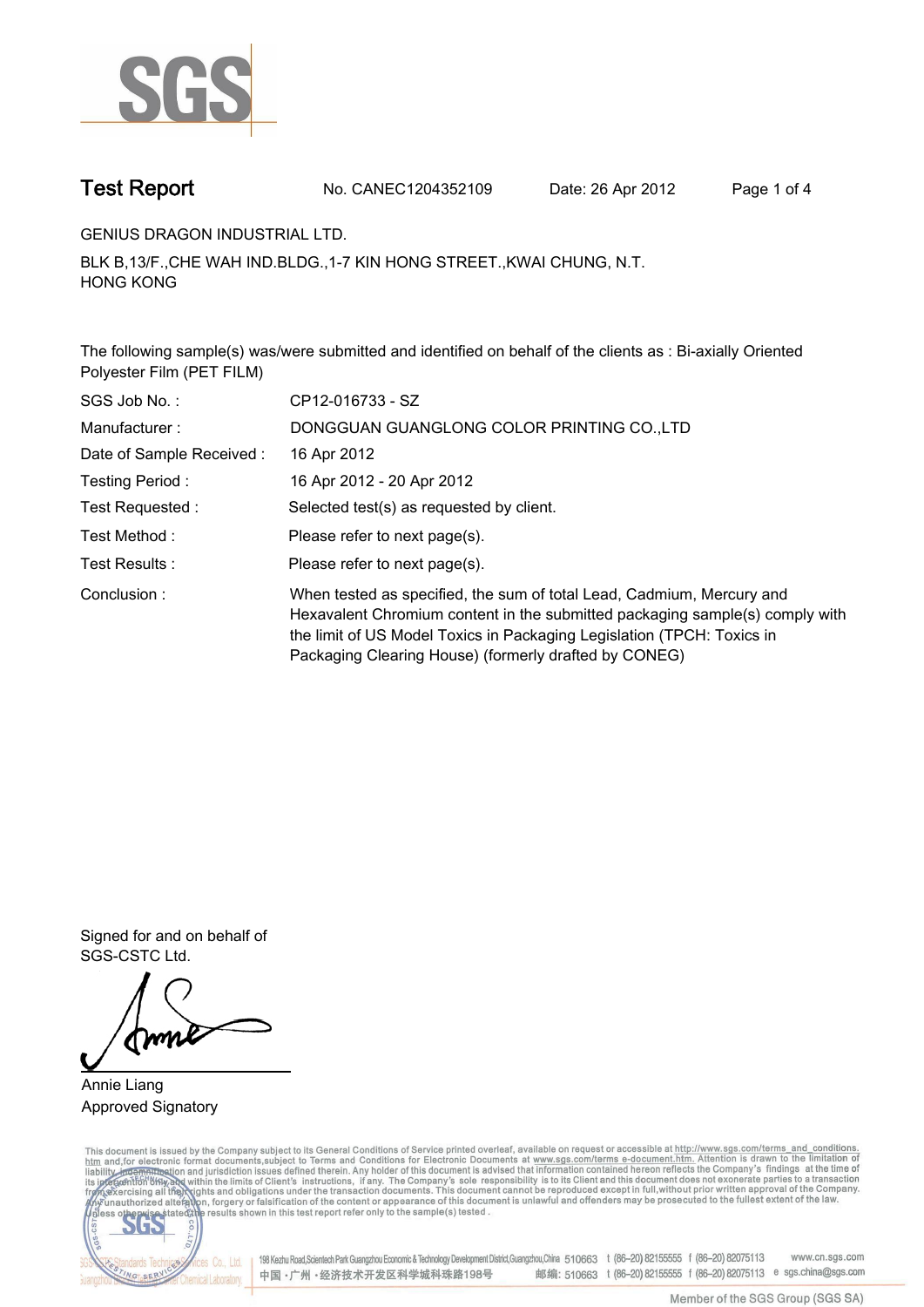

**Test Report. No. CANEC1204352109 Date: 26 Apr 2012. Page 2 of 4.**

**Test Results :.**

**Test Part Description :.**

| Specimen No. | SGS Sample ID    | <b>Description</b> |  |
|--------------|------------------|--------------------|--|
|              | CAN12-043521.001 | Transparent film   |  |

**Remarks :.(1) 1 mg/kg = 1 ppm = 0.0001%.**

**(2) MDL = Method Detection Limit.**

**(3) ND = Not Detected ( < MDL ).**

**(4) "-" = Not Regulated.**

## **US Model Toxics in Packaging Legislation (TPCH: Toxics in Packaging Clearing House) (formerly drafted by CONEG) – Total Lead, Cadmium, Mercury and Hexavalent Chromium content.**

**Test Method :. Test Method: With reference to GZTC CHEM-TOP-174-01. Analysis of Cadmium, Lead, Mercury were performed by ICP-OES. Analysis of Hexavalent Chromium (Cr(VI)) was performed by UV-Vis.**

| Test Item(s)                 | <u>Limit</u> | <u>Unit</u> | <b>MDL</b> | <u>001</u> |
|------------------------------|--------------|-------------|------------|------------|
| Lead (Pb)                    |              | mg/kg       | 5          | ND         |
| Hexavalent Chromium (CrVI)   | -            | mg/kg       | 5          | ND         |
| Cadmium (Cd)                 | -            | mg/kg       | 5          | ND         |
| Mercury (Hg)                 | -            | mg/kg       | 5          | ND         |
| Total (Pb + Cd + Cr VI + Hg) | 100          | mg/kg       |            | ND         |

**Notes :.**

**(1) The TPCH legislation has been enacted by California, Connecticut, Florida, Georgia, Illinois, Iowa, Maine, Maryland, Minnesota, Missouri, New Hampshire, New Jersey, New York, Pennsylvania, Rhode Island, Vermont, Virginia, Washington and Wisconsin..**

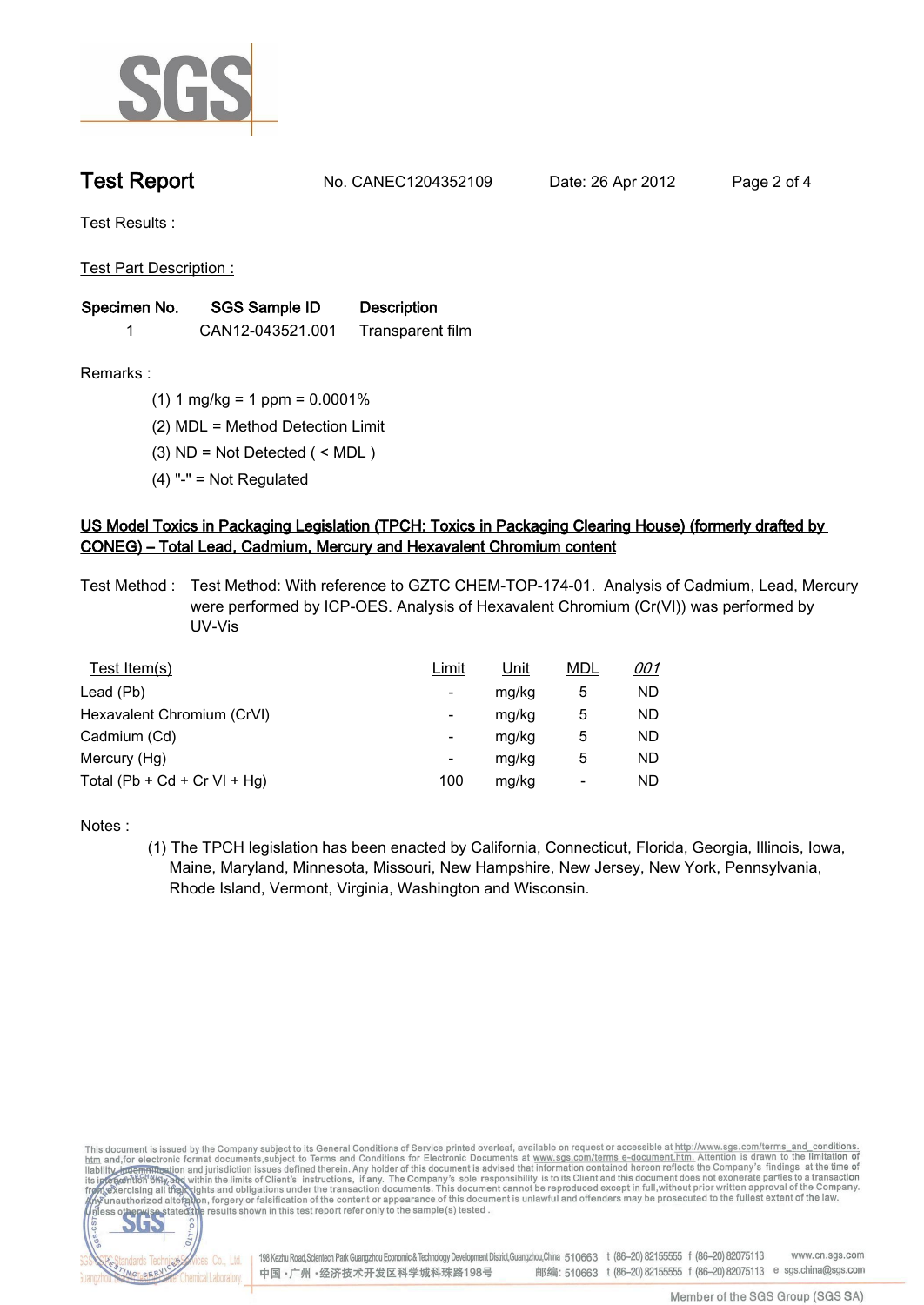

dards Ter

NG SER

vices Co., Ltd.

**Chemical Laboratory** 

**Test Report. No. CANEC1204352109 Date: 26 Apr 2012. Page 3 of 4.**

# **ATTACHMENTS Pb/Cd/Hg/Cr6+ Testing Flow Chart**

**1)** Name of the person who made testing: Bella Wang

2) Name of the person in charge of testing: Adams Yu





198 Kezhu Road,Scientech Park Guangzhou Economic & Technology Development District,Guangzhou,China 510663 t (86-20) 82155555 f (86-20) 82075113 www.cn.sgs.com 邮编: 510663 t (86-20) 82155555 f (86-20) 82075113 e sgs.china@sgs.com 中国·广州·经济技术开发区科学城科珠路198号